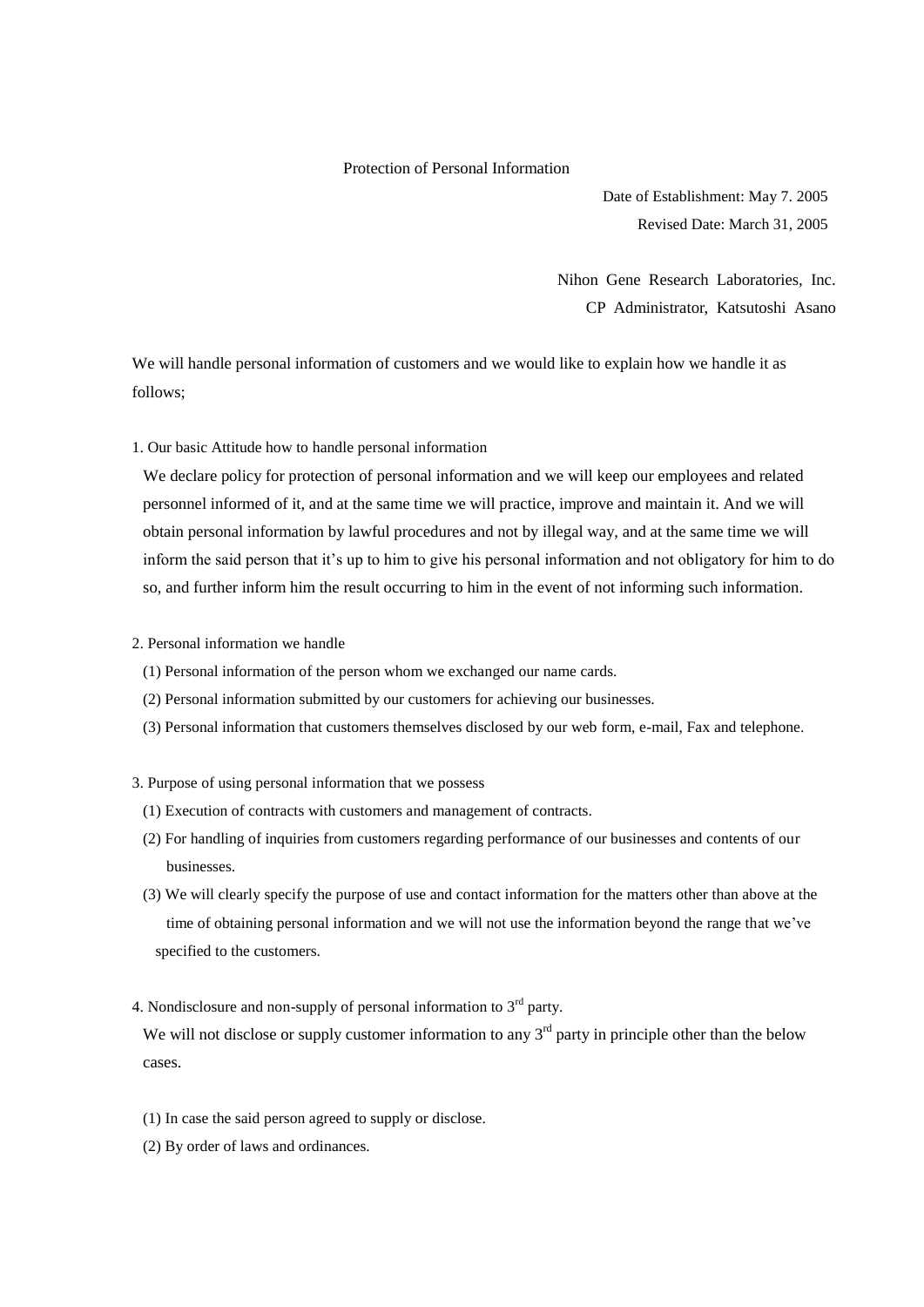- (3) When it is specially necessary to protect life, body and properties of the people, but it's difficult to get the consent of the said person.
- 5. Safety Measures against protection of our customer information
- (1) We will take necessary corrective measures as well as reasonable safety measures to prevent leakage, loss and damage of customers' personal information. But, please be reminded that there is no absolute technology

to prevent unlawful access to the personal information.

- (2) We will practice regular education of protection of personal information to our employees.
- 6. Acquisition of personal information from website
- (1) Cipher

We will set up the system for our customers to send their personal information safely by using cipher (SSL) and for us to obtain the information in the same manner.

(2) About Cookies

 We have the chance to use "cookie" in our website. Cookie means a small file exchanged between our website and customers' PC, and we will use it only for the purpose of improving our website and services to our customers. We will not collect information by specifying customers' PC with cookies but you can stop the use of cookie by setting up the browser in your PC in case you don't wish to use it.

7. Contact information for disclosure and complaint of personal information

You can ask for notification and disclosure of purpose of use, disclosure, stop of use, deletion of the information and stop of providing the information to  $3<sup>rd</sup>$  party. And, as a result of disclosure of personal information, you can ask for correction, addition and deletion of the information( hereafter called " Request for disclosure  $\&$  so on".

However, please be reminded that there might be a case that we cannot comply with the Request for disclosure & so on.

On the other side, you can consult us for complaints and inquiries. And, we might ask you to submit the request in paper and ask you to identify yourself. We will deal with the request for disclosure & so properly within the reasonable range and for this purpose. we have opened following exclusive Contact Information.

Contact information for protection of personal information